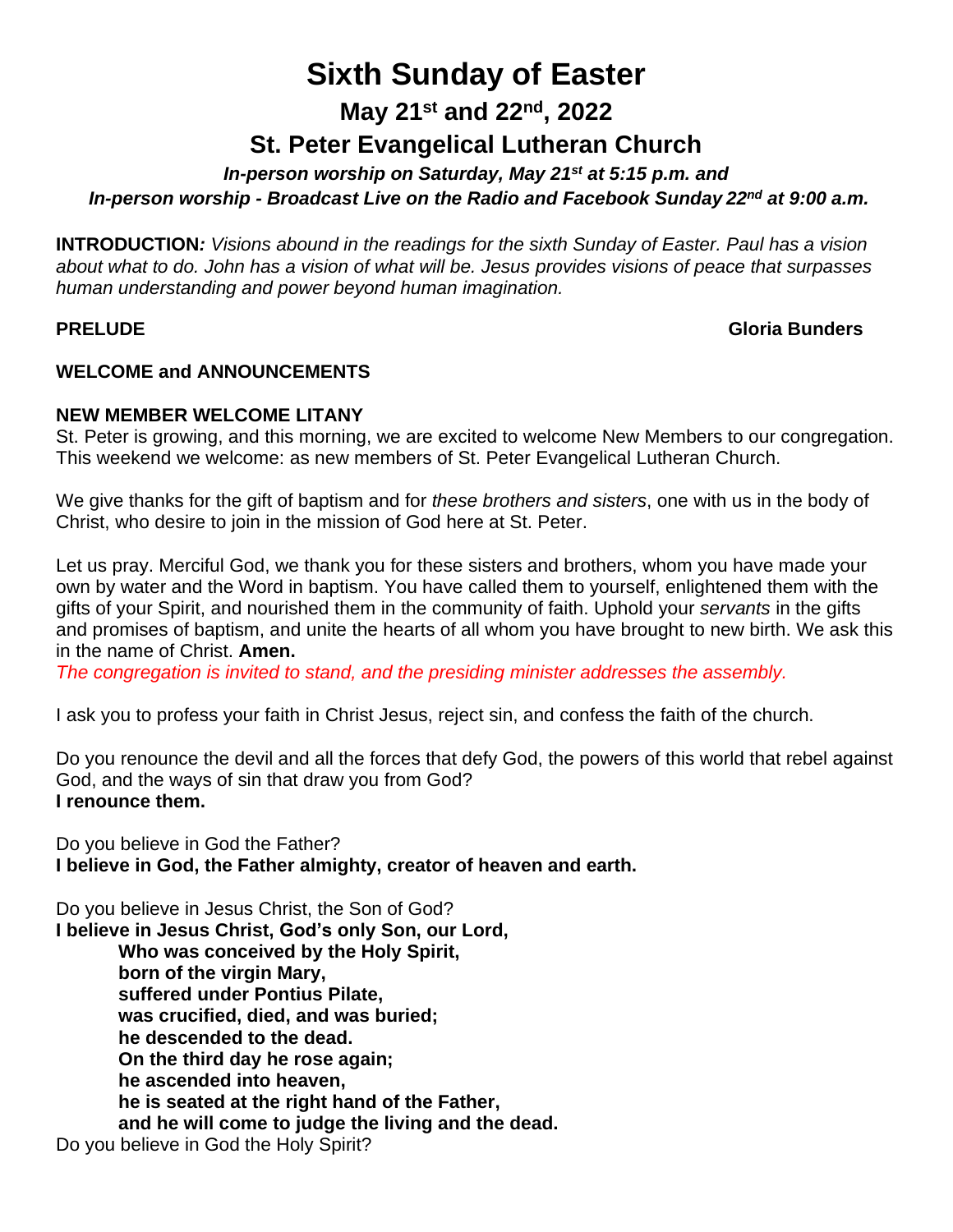**I believe in the Holy Spirit, the holy catholic church, the communion of saints, the forgiveness of sins, the resurrection of the body, and the life everlasting. Amen.**

At St. Peter we join together in continuing the covenant God made with us in holy baptism. We commit

to live among God's faithful people as we worship the Lord and grow in faith together,

to welcome others as we have been welcomed by God

to hear the word of God and share in the Lord's supper,

to proclaim the good news of God in Christ through word and deed,

to serve all people, following the example of Jesus,

and to strive for justice and peace in all the earth.

If this is your desire, congregation and new members, we invite you all to respond: *The assembly makes affirmation:* **I do, and I ask God to help and guide me.**

#### *The minister addresses the assembly.*

People of God, do you promise to support these *sisters and brothers in Christ* and pray for *them* in *their* life in Christ? **We do, and we ask God to help and guide us.**

Let us pray. Almighty God, by the love of Jesus Christ you draw people to yourself and welcome them into the household of faith. May we show your joy by embracing new brothers and sisters as we bear your creative and redeeming word to all the world. Keep us close together in your Spirit, in the breaking of bread and the prayers, and in service to others, following the example of Jesus Christ, our servant and Lord. **Amen.**

Let us rejoice with these sisters and brothers in Christ. **We rejoice with you! Together we will give thanks and praise to God and proclaim the good news to all the world.**

**CONGREGATIONAL HYMN** *Alleluia! Jesus Is Risen* ELW 377; 1, 3, 5

1 Alleluia! Jesus is risen! Trumpets resounding in glorious light! Splendor, the Lamb, heaven forever! Oh, what a miracle God has in sight!

#### Refrain

Jesus is risen and we shall arise. Give God the glory! Alleluia! Jesus our blessing, our constant surprise. *Refrain*

- 3 Jesus the vine, we are the branches; life in the Spirit the fruit of the tree; heaven to earth, Christ to the people, gift of the future now flowing to me. *Refrain*
- 5 City of God, Easter forever, golden Jerusalem, Jesus the Lamb, river of life, saints and archangels, sing with creation to God the I AM! *Refrain*

#### **GREETING**

The grace of our Lord Jesus Christ, the love of God, and the communion of the Holy Spirit be with you all. **And also with you.**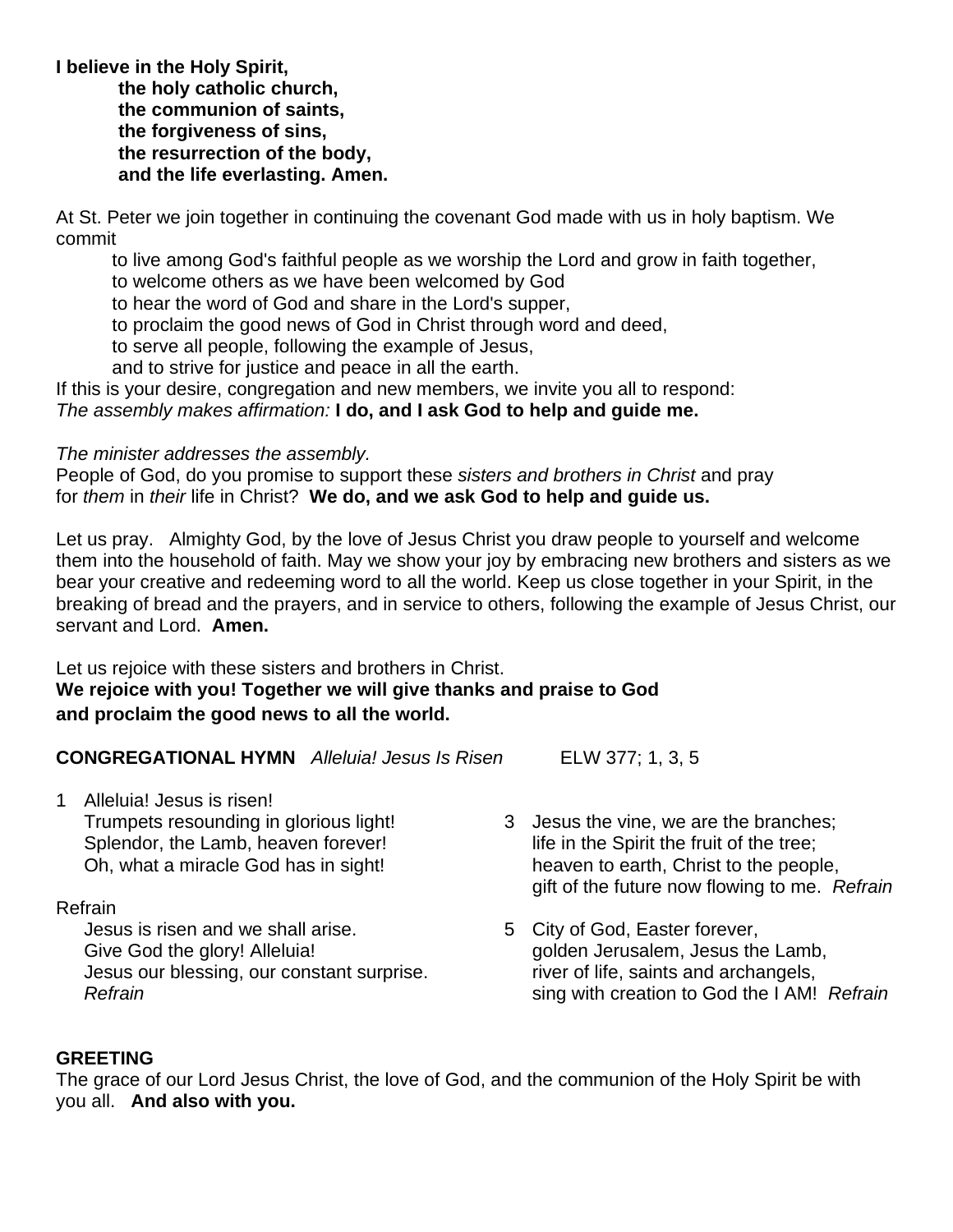# **KYRIE** (On Sunday) (Setting Three- ELW pg. 138)

In peace, let us pray to the Lord.

#### **Lord, have mercy.**

For the peace from above, and for our salvation, let us pray to the Lord.

#### **Lord, have mercy.**

For the peace of the whole world, for the well-being of the Church of God,

and for the unity of all, let us pray to the Lord.

#### **Lord, have mercy.**

For this holy house, and for all who offer here their worship and praise, let us pray to the Lord. **Lord, have mercy.**

Help, save, comfort, and defend us, gracious Lord. **Amen.**

## **THIS IS THE FEAST** (On Sunday) (ELW pg. 140)

This is the feast of victory for our God. Alleluia, alleluia, alleluia. Worthy is Christ, the Lamb who was slain, whose blood set us free to be people of God.

This is the feast of victory for our God. Alleluia, alleluia, alleluia. Power, riches, wisdom and strength, and honor, blessing, and glory are his.

This is the feast of victory for our God. Alleluia, alleluia, alleluia. Sing with all the people of God, and join in the hymn of all creation: Blessing, honor, glory, and might be to God and the Lamb forever. Amen.

This is the feast of victory for our God. Alleluia, alleluia, alleluia. For the Lamb who was slain has begun his reign. Alleluia. This is the feast of victory for our God. Alleluia, alleluia, alleluia.

## **PRAYER OF THE DAY**

Bountiful God, **you gather your people into your realm, and you promise us food from your tree of life. Nourish us with your word, that empowered by your Spirit we may love one another and the world you have made, through Jesus Christ, our Savior and Lord, who lives and reigns with you and the Holy Spirit, one God, now and forever. Amen**

#### **WORD**

#### **First Reading: Acts 16:9-15**

*A vision compels Paul to move his ministry into Greece. There he meets Lydia, an important person in the business community, whose heart has been opened by God to receive the gospel. Her conversion and baptism provide the impetus for the founding of the church at Philippi.*

<sup>9</sup>During the night Paul had a vision: there stood a man of Macedonia pleading with him and saying, "Come over to Macedonia and help us." <sup>10</sup>When he had seen the vision, we immediately tried to cross over to Macedonia, being convinced that God had called us to proclaim the good news to them.

<sup>11</sup>We set sail from Troas and took a straight course to Samothrace, the following day to Neapolis, <sup>12</sup>and from there to Philippi, which is a leading city of the district of Macedonia and a Roman colony. We remained in this city for some days. <sup>13</sup>On the sabbath day we went outside the gate by the river, where we supposed there was a place of prayer; and we sat down and spoke to the women who had gathered there. <sup>14</sup>A certain woman named Lydia, a worshiper of God, was listening to us; she was from the city of Thyatira and a dealer in purple cloth. The Lord opened her heart to listen eagerly to what was said by Paul. <sup>15</sup>When she and her household were baptized, she urged us, saying, "If you have judged me to be faithful to the Lord, come and stay at my home." And she prevailed upon us.

Word of God, word of life. **Thanks be to God.**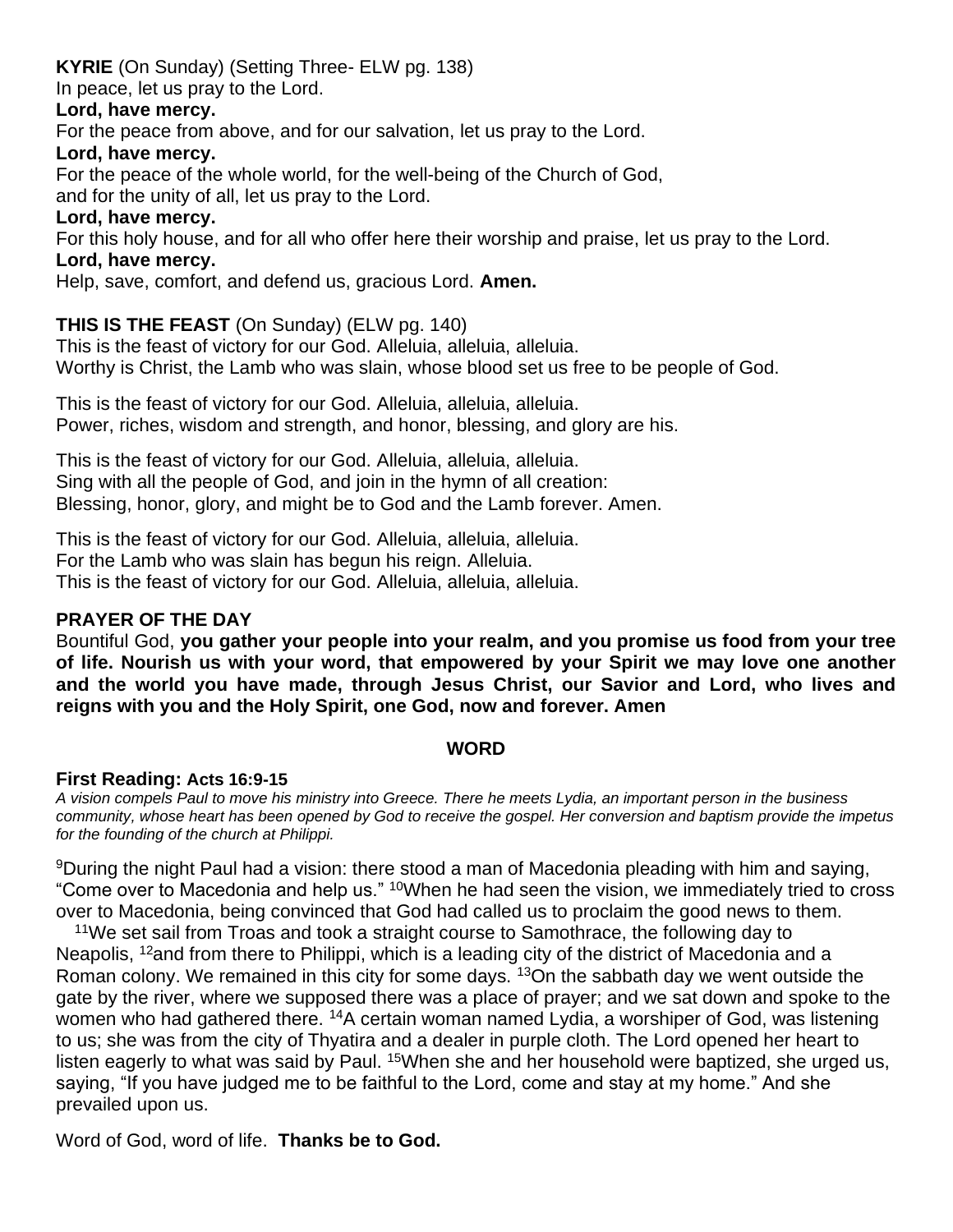## **PSALM 67**

<sup>1</sup>May God be merciful to us and bless us; may the light of God's face shine upon us. <sup>2</sup>**Let your way be known upon earth, your saving health among all nations.** <sup>3</sup>Let the peoples praise you, O God; let all the peoples praise you. <sup>4</sup>**Let the nations be glad and sing for joy, for you judge the peoples with equity and guide all the nations on earth.** <sup>5</sup>Let the peoples praise you, O God; let all the peoples praise you. <sup>6</sup>**The earth has brought forth its increase; God, our own God, has blessed us.** <sup>7</sup>May God give us blessing, and may all the ends of the earth stand in awe.

#### **Second Reading: Revelation 21:10, 22--22:5**

John's vision of a new Jerusalem coming out of heaven provides continuity with God's past actions. Yet in this new city, *God's presence replaces the temple, and the glory of God and the Lamb supplants sun and moon.*

 $10$ And in the spirit [one of the angels] carried me away to a great, high mountain and showed me the holy city Jerusalem coming down out of heaven from God.

<sup>22</sup>I saw no temple in the city, for its temple is the Lord God the Almighty and the Lamb. <sup>23</sup>And the city has no need of sun or moon to shine on it, for the glory of God is its light, and its lamp is the Lamb. <sup>24</sup>The nations will walk by its light, and the kings of the earth will bring their glory into it. <sup>25</sup>lts gates will never be shut by day—and there will be no night there. <sup>26</sup> People will bring into it the glory and the honor of the nations.  $27$  But nothing unclean will enter it, nor anyone who practices abomination or falsehood, but only those who are written in the Lamb's book of life.

22:1Then the angel showed me the river of the water of life, bright as crystal, flowing from the throne of God and of the Lamb <sup>2</sup>through the middle of the street of the city. On either side of the river is the tree of life with its twelve kinds of fruit, producing its fruit each month; and the leaves of the tree are for the healing of the nations. <sup>3</sup>Nothing accursed will be found there anymore. But the throne of God and of the Lamb will be in it, and his servants will worship him; <sup>4</sup>they will see his face, and his name will be on their foreheads. <sup>5</sup>And there will be no more night; they need no light of lamp or sun, for the Lord God will be their light, and they will reign forever and ever.

Word of God, word of life. **Thanks be to God.**

## **GOSPEL ACCLAMATION** (ELW pg. 142)

Alleluia. Lord, to whom shall we go? You have the words of eternal life. Alleluia. Alleluia.

#### **Gospel: John 5:1-9**

*As Jesus talks of returning to the Father, he promises to send the Advocate, the Holy Spirit, who will teach Jesus' followers and remind them of all that Jesus taught. Even more, those in whom God makes a home will experience a peace that overcomes fear.*

<sup>1</sup>After this there was a festival of the Jews, and Jesus went up to Jerusalem.

<sup>2</sup>Now in Jerusalem by the Sheep Gate there is a pool, called in Hebrew Beth-zatha, which has five porticoes. <sup>3</sup>In these lay many invalids—blind, lame, and paralyzed. <sup>5</sup>One man was there who had been ill for thirty-eight years. <sup>6</sup>When Jesus saw him lying there and knew that he had been there a long time, he said to him, "Do you want to be made well?" <sup>7</sup>The sick man answered him, "Sir, I have no one to put me into the pool when the water is stirred up; and while I am making my way, someone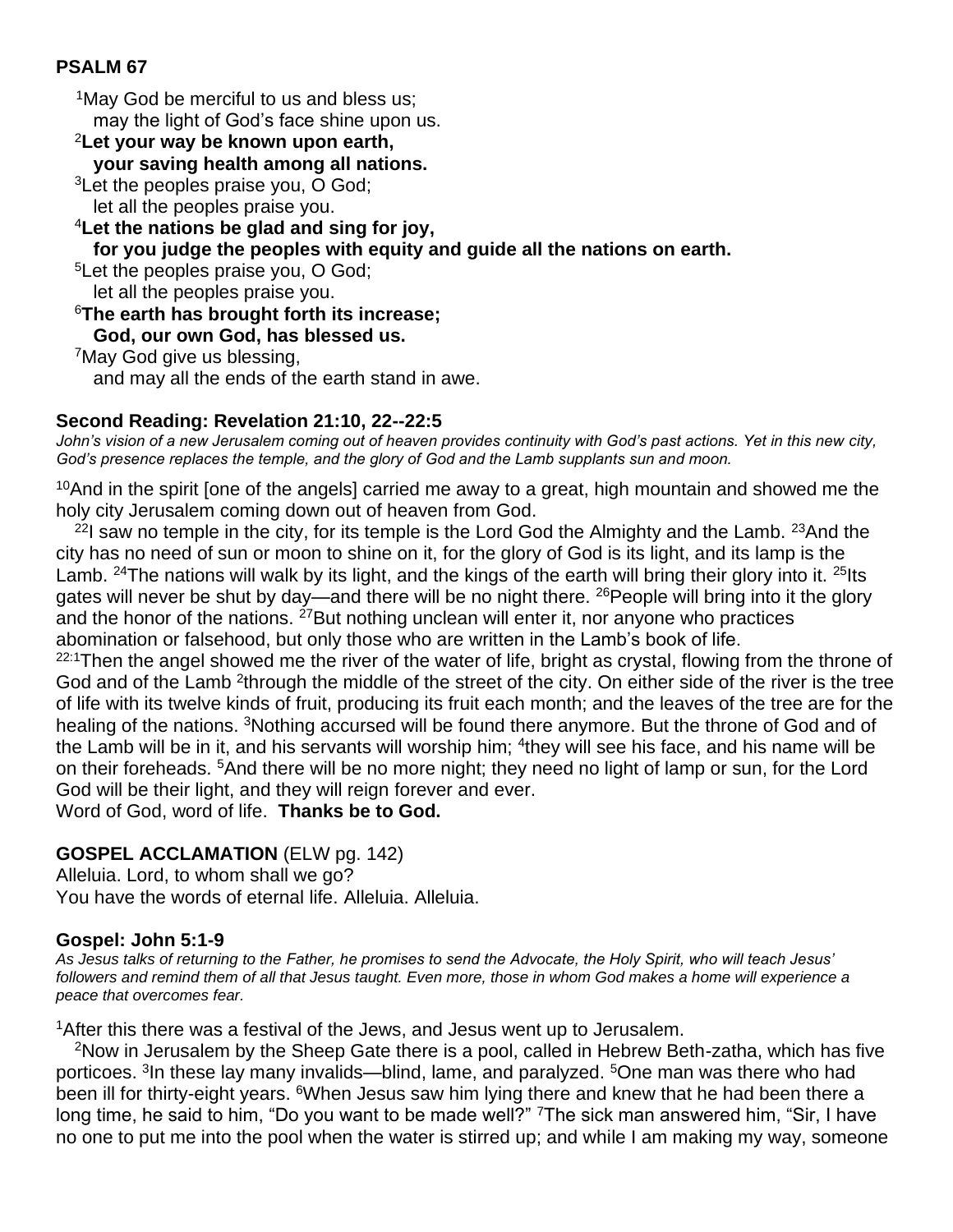else steps down ahead of me." <sup>8</sup> Jesus said to him, "Stand up, take your mat and walk." <sup>9</sup>At once the man was made well, and he took up his mat and began to walk. Now that day was a sabbath.

The gospel of the Lord. **Praise to you, O Christ.**

**KID TALK** (On Sunday) – Pastor Hillary

**CONGREGATIONAL HYMN** *I Want to Walk as a Child of the Light* ELW 815; 1-3

1 I want to walk as a child of the light. I want to follow Jesus. God set the stars to give light to the world. The star of my life is Jesus.

#### *Refrain*

In him there is no darkness at all. The night and the day are both alike. The Lamb is the light of the city of God. Shine in my heart, Lord Jesus.

- 2 I want to see the brightness of God. I want to look at Jesus. Clear Sun of righteousness, shine on my path, and show me the way to the Father. *Refrain*
- 3 I'm looking for the coming of Christ. I want to be with Jesus. When we have run with patience the race, we shall know the joy of Jesus. *Refrain*

# **HEALING OF THE NATIONS** - Prayer Litany

(To begin, cantor will sing the refrain once through. Then, the congregation may join in singing the refrain a second time. After each pair of countries, please respond with the words **"peace be yours".)**

## **SHARING THE PEACE**

*(You are invited to greet one another by motioning a greeting or sign of peace from where you are seated)* May the peace of Christ be with you always. **And also with you.**

## **OFFERING**

*For worship today, we have an offering plate provided at the entrance to the Sanctuary. We invite you to place your offerings there as you come or as you leave today. We gather our offerings for the mission of the church locally and throughout the world, including those in need. We also offer up prayers to God as we offer ourselves (time, talents, gifts, and interests) to the Lord's service and dedicate our lives to God's work in the world. Thank you, members and friends, for your generous giving that supports our ministries here at St. Peter and our mission partners.* 

*During the Offering, children of the congregation are invited to help collect the Hungry Jar offerings and bring them forward to the Hungry Jar. Hungry Jar offerings for this month are designated for: Come For Supper, which is a free meal that we provide to the community each 3rd Thursday of the month.*

# **OFFERING PRAYER** (Assisting Minister)

Living God, you gather the wolf and the lamb to feed together in your peaceable reign, and you welcome us all at your table. Reach out to us through this meal, and show us your wounded and risen body, that we may be nourished and believe in Jesus Christ, our Savior and Lord. **Amen**

**SERMON Pastor Hillary**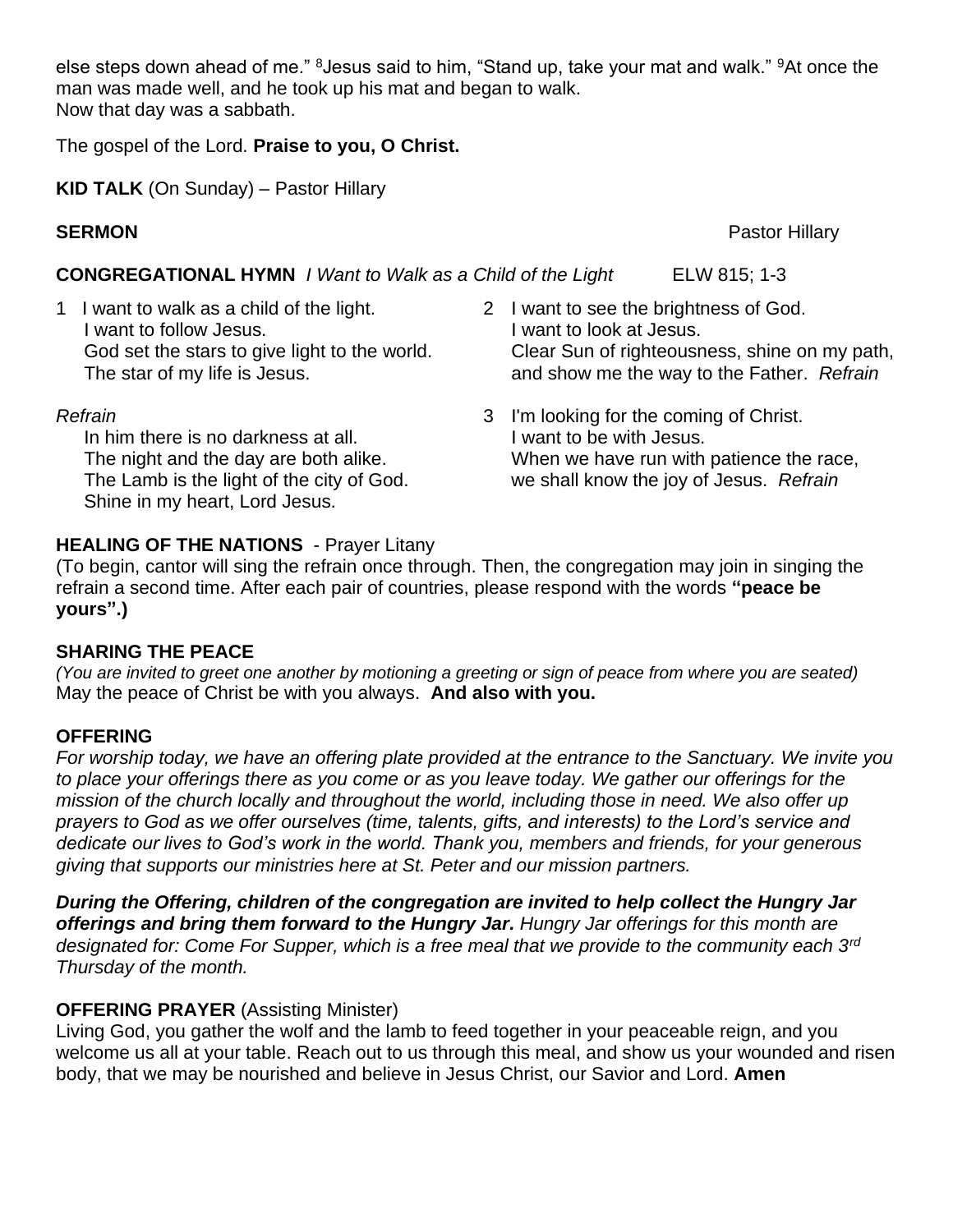#### **MEAL**

*We practice open Communion here — All who seek the forgiveness that Jesus Christ offers in this*  meal are welcome. All those in worship will be invited to come forward by our ushers during *Communion. Holy Communion and blessings will be distributed in a continuous fashion. Those receiving Communion will be given pre-packaged communion elements and hear the words "The body of Christ, given for you. The blood of Christ, shed for you." Communicants will then take their communion kit back to their seats. When seated, you are welcome to eat and drink from the individual Communion kit. Both wine and grape juice are available; if you would prefer grape juice, please let your server know.* 

*Those not yet receiving Communion or choosing not to today are invited to come forward to receive a blessing as a part of the continuous distribution line. You can indicate your desire to receive a blessing by crossing your arms in front of you.* 

*If you would like to receive Communion or a blessing and it is best for you to remain seated, please indicate this to the usher; and we will come to you.*

#### **GREAT THANKSGIVING** (ELW pg. 144)

The Lord be with you. **And also with you.**  Lift up your hearts. **We lift them to the Lord.** Let us give thanks to the Lord our God**. It is right to give our thanks and praise.** It is indeed right… We praise your name and join in their unending hymn:

**HOLY, HOLY, HOLY** (ELW pg. 144)

**Holy, holy, holy Lord, God of pow'r and might, heaven and earth are full of your glory. Hosanna. Hosanna. Hosanna in the highest. Blessed is he who comes in the name of the Lord. Hosanna in the highest.**

#### **WORDS OF INSTITUTION**

#### **LORD'S PRAYER**

**Our Father, who art in heaven, hallowed be thy name, thy kingdom come, thy will be done, on earth as it is in heaven. Give us this day our daily bread; and forgive us our trespasses, as we forgive those who trespass against us; and lead us not into temptation, but deliver us from evil. For thine is the kingdom, and the power, and the glory, forever and ever. Amen.**

**BLESSING FOR THOSE WORSHIPPING WITH US ONLINE and ON THE RADIO** 

**INVITATION TO COMMUNION** 

**DISTRIBUTION** *(continuous)* 

#### **LAMB OF GOD** (ELW pg.146)

**Lamb of God, you take away the sin of the world; have mercy on us. Lamb of God, you take away the sin of the world; have mercy on us. Lamb of God, you take away the sin of the world; grant us peace.**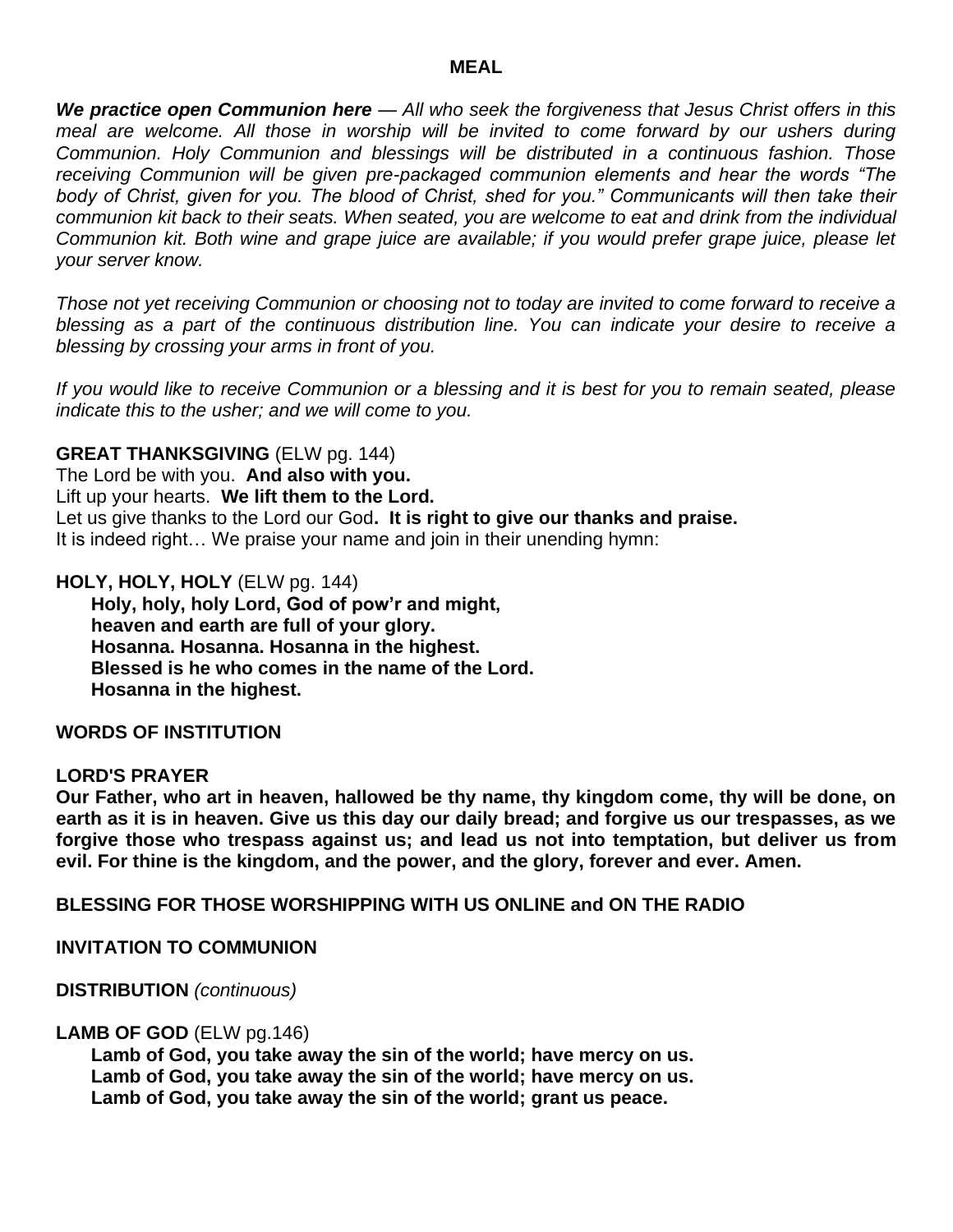### **COMMUNION BLESSING**

# **PRAYER AFTER COMMUNION** (Assisting Minister)

We give you thanks, generous God, for in this bread and cup we have tasted the new heaven and earth where hunger and thirst are no more. Send us from this table as witnesses to the resurrection, that through our lives, all may know life in Jesus' name. **Amen.**

#### **SENDING**

#### **BLESSING**

God, the Author of life, Christ, the living Cornerstone, and the life-giving Spirit of adoption, + bless you now and forever. **Amen**

## **CONGREGATIONAL SENDING HYMN** My Life Flows On In Endless Song ELW 763; 1-4

1 My life flows on in endless song; above earth's lamentation, I catch the sweet, though far-off hymn that hails a new creation.

#### *Refrain*

No storm can shake my inmost calm while to that Rock I'm clinging. Since Christ is Lord of heaven and earth, how can I keep from singing?

2 Through all the tumult and the strife, I hear that music ringing.

It finds an echo in my soul. How can I keep from singing? *Refrain*

- 3 What though my joys and comforts die? The Lord my Savior liveth. What though the darkness gather round? Songs in the night he giveth. *Refrain*
- 4 The peace of Christ makes fresh my heart, a fountain ever springing! All things are mine since I am his! How can I keep from singing? *Refrain*

#### **DISMISSAL** (Assisting Minister) Christ is Risen. **Christ is Risen, indeed! Alleluia!** Go in peace. Tell what God has done. **Thanks be to God! Alleluia!**

## **POSTLUDE**

From Sundays and Seasons.com. Copyright 2016 Augsburg Fortress. All rights reserved. Reprinted by permission under Augsburg Fortress Liturgies Annual License #SAS015743. New Revised Standard Version Bible, copyright 1989, Division of Christian Education of the National Council of the churches of Christ in the United States of America. Used by permission. All rights reserved. CCLI license #2640620 One License # A-736539 "Permission to reprint, podcast, and / or stream the music in this service obtained from ONE LICENSE with license #A-736539. All rights reserved."

# **ANNOUNCEMENTS**

#### **Welcome to Worship**

- We are so glad that you can join us for worship! **We gather for worship on Saturday evenings at 5:15 p.m. and Sunday mornings at 9:00 a.m.** We will celebrate Holy Communion each week together. If you are visiting with us, we invite you to please fill out a blue visitor card from the table at the back of the church and place it on the offering plate.
- **We also broadcast our Sunday worship services live** via 104.3 FM and 980 AM and on our Facebook page [https://www.facebook.com/stpeterpdc/.](https://www.facebook.com/stpeterpdc/) For your convenience the Sunday bulletin is posted weekly on our website on Friday: [www.stpeterpdc.org.](http://www.stpeterpdc.org/) Sunday worship services are recorded and posted to Facebook, so that you can worship later in the week as well: Please reach out to the church office if you would like help with the technology of connecting with us for worship from home.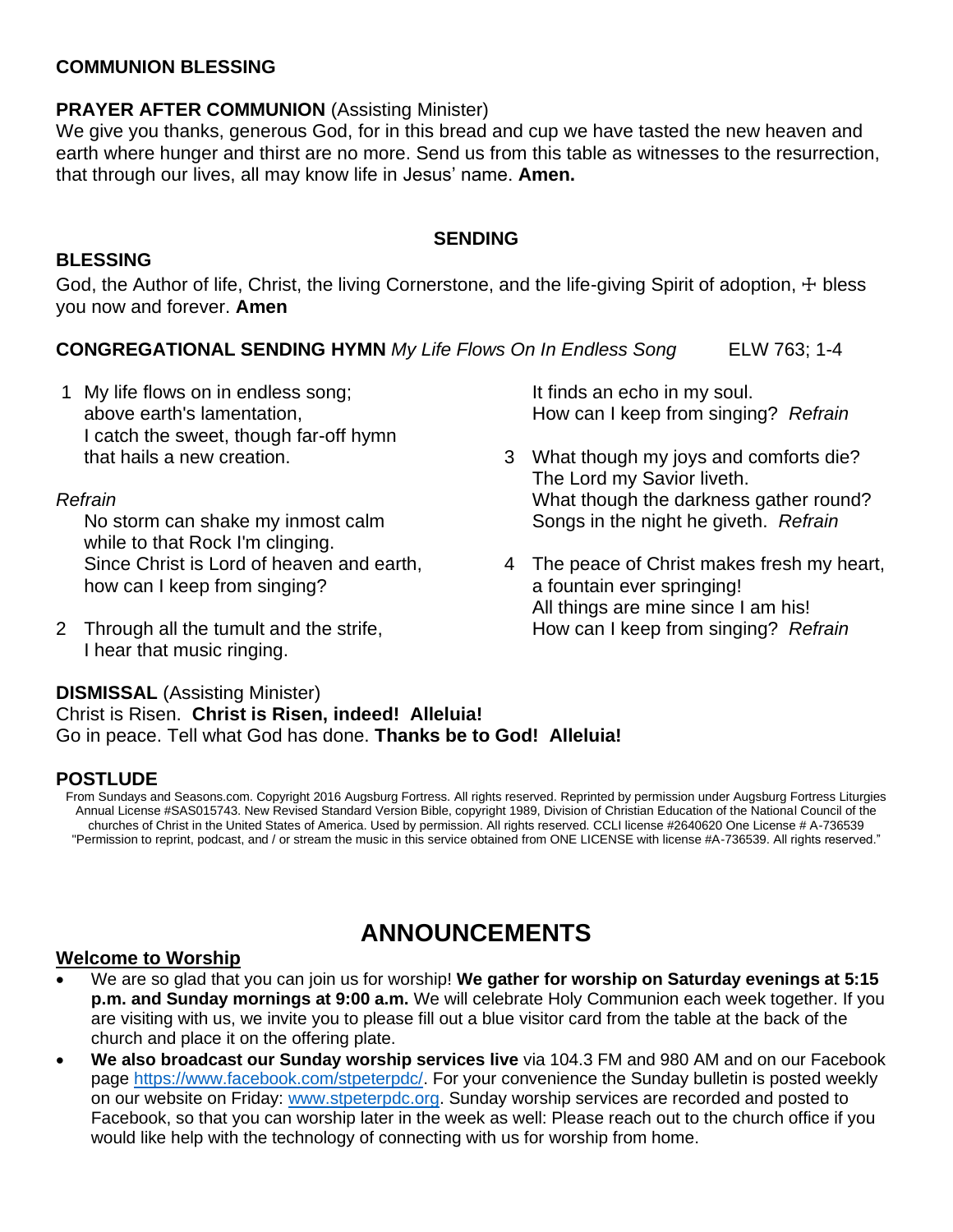# The flowers on the altar are from the family of and in memory of Jerry Usgaard

### **Prayer list Update:**

Prayers and welcome to the members that joined our St Peter family today.

# **This Week's Events**

- **6 th Sunday of Easter and First Communion In-Person Worship with Communion** at 5:15 p.m. Saturday, May 21<sup>st</sup>.
- **6 th Sunday of Easter and First Communion In-Person Worship with Communion** *also broadcast on WPRE 104.3 FM and 980 AM radio and on our Facebook Page* - 9:00 a.m. on Sunday, May 22nd .
	- o 10:00 a.m. Coffee Hour with fellowship and treats
	- o 10:15 a.m. Adult and Youth Bible Study
- Monday, May  $23<sup>rd</sup>$  Pastors' Day Off
- Text Study for Prs. Miranda and Hillary  $-10:00$  a.m. to 11:30 p.m. Tuesday, May 24<sup>th</sup>.
- SAS Cohort Meeting  $-1:00$  p.m. Tuesday, May 24<sup>th</sup>
- Staff Meeting  $-3:00$  p.m. Tuesday, May 24<sup>th</sup>
- St. Peter Devotional on WPRE (104.3 FM and 980 AM) Approx. 9:15 a.m. Wednesday, May 25<sup>th</sup>.
- Quilters 9:00 a.m. Thursday, May 26<sup>th</sup>.
- 7<sup>th</sup> Sunday of Easter Worship, In-Person with Communion at 5:15 p.m. Saturday, May 28<sup>th</sup>.
- **7 th Sunday of Easter Worship, In-Person with Communion** *also broadcast on WPRE 104.3 FM and 980 AM radio and on our Facebook Page* - 9:00 a.m. on Sunday, May 29th .
	- o 10:00 a.m. Coffee Hour with fellowship and treats
	- o 10:15 a.m. Adult and Youth Bible Study



**The church council approved returning to having indoor refreshments hosted by various groups, including Coffee Hour following Sunday morning worship. There is a sign-up sheet in the back of the church if you are interested in serving. The instructions for what you would need to do are there, too. Thank you.**

# **Save the Date for Outdoor Worship on Pentecost Sunday**

- When and Where: Pentecost Sunday, June 5<sup>th</sup> at 9:00 a.m. At the Gazebo across from the Depot Bar on St. Feriole Island
- **In Case of Inclement Weather:** If we need to cancel the outdoor service, we will post a message to Facebook by 7:00 a.m. Sunday. We then invite you to worship with us at St Peter or from home via the radio or Facebook..

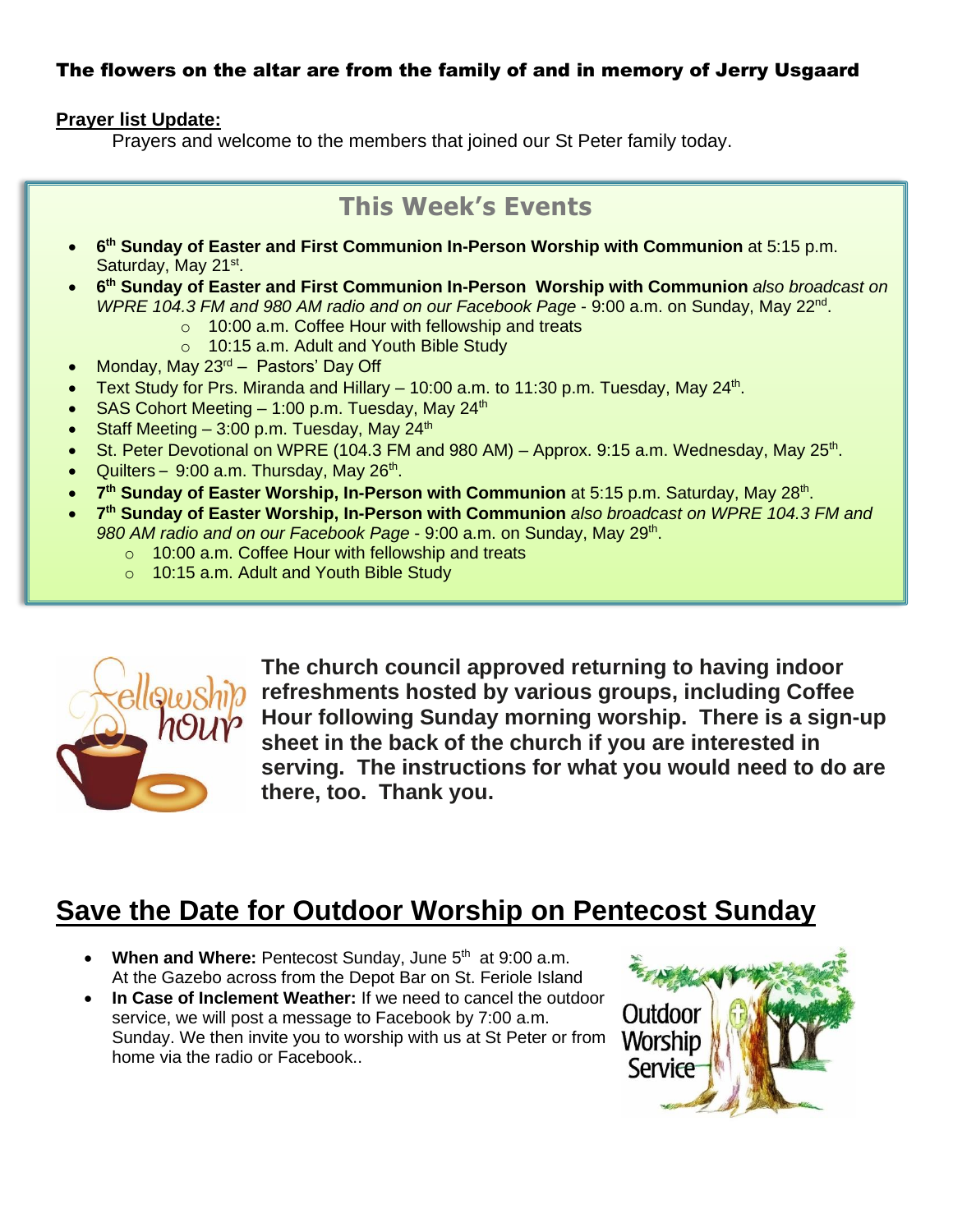# Vacation Bible School Registration

We will be holding VBS the week of August 8-11, 9-3:30pm. Counselors from Sugar Creek will be leading children, entering grades 1-5, in activities to grow their faith in fun and memorable ways. Registration forms are available at the church, or by e-mail. Please, have registrations submitted to the church office, no later than June 12<sup>th</sup>.

# **Theology on Tap**

Join Pr. Hillary and friends from St. Peter for Bible Study and a pint, this summer! Once a month, Pr. Hillary will be holding an adult Bible study, rotating through a few cozy, local establishments. The gathering will begin at 7pm; June 8<sup>th</sup> @ Back Water Bar & Grill, July13th @ The Blackhawk, August 10<sup>th</sup> @ Eddie's Irish Pub.

# Thank You For Your Support of the High School Mission Trip

Thank you to everyone who helped to support our High School Students as they prepare for the High School Mission Trip to South Carolina (July 22-30). It was such a fun time of Fellowship last Sunday, with the Pie and Bake Sale and "Pie in the Face" event. Thank you for your generosity, laughter, prayers, and support! There is poster on the bulletin board near the Michigan Street entrance with many more opportunities to be a part of this meaningful trip. Thank you from the High School Mission Trip Team!!

REBOUND is a tri-synodical youth gathering, being held at UW-Rivers Falls; July 25-27. **We invite all current 8 th grade youth**, at St. Peter to join in the conversation, ministry, worship, and service-learning of these three days. Youth will hear from inspiring speakers, musicians, and leaders from across the ELCA.. A multi-cultural session will also be offered for BIPOC youth, as part of this event. Cost per participant will be \$275. Registration due date is June 17<sup>th</sup>. For questions or more information, please contact Pr. Hillary at the church office.



# Sugar Creek Registration-

register online at [www.SugarCreekBibleCamp.org](http://www.sugarcreekbiblecamp.org/) or call (608) 734-3113 to learn more. St. Peter offers \$200 Camperships for children attending Sugar Creek Bible **Camp.** If your child is not attending a full week (or the cost of camp is less than \$200), St. Peter will pay the whole amount. We are grateful to help support our children going to camp in such a significant way. Also, if financing any amount for camp is an issue, please let us know. We never say "no" to a kid wanting to go to camp!

# Service, Fun, and Learning through W-ELCA! **(Women of the ELCA)**

• **Bakeless Bake Sale** to replenish the WELCA funds for our many and varied missions. If you did not receive the newsletter via the mail in May, the envelopes are at the back of the church.

**St. Peter Endowment Committee-now forming.** At the annual congregational meeting in January, it was approved to form a committee to look into the possibility of setting up an endowment fund at St. Peter. We are looking at getting this group together in April. If you are interested in serving on this committee, please let Derek Kruempel or the church office know. Derek can be reached at dckruempel@gmail.com or at 605-759-7410.

# Bulletin Announcements

If you have an announcement for the Bulletin, please send your request to the church office by Wednesday at noon. You can email at [stpeterpdc@hotmail.com.](mailto:stpeterpdc@hotmail.com) Or call the office at 608-326-6411.